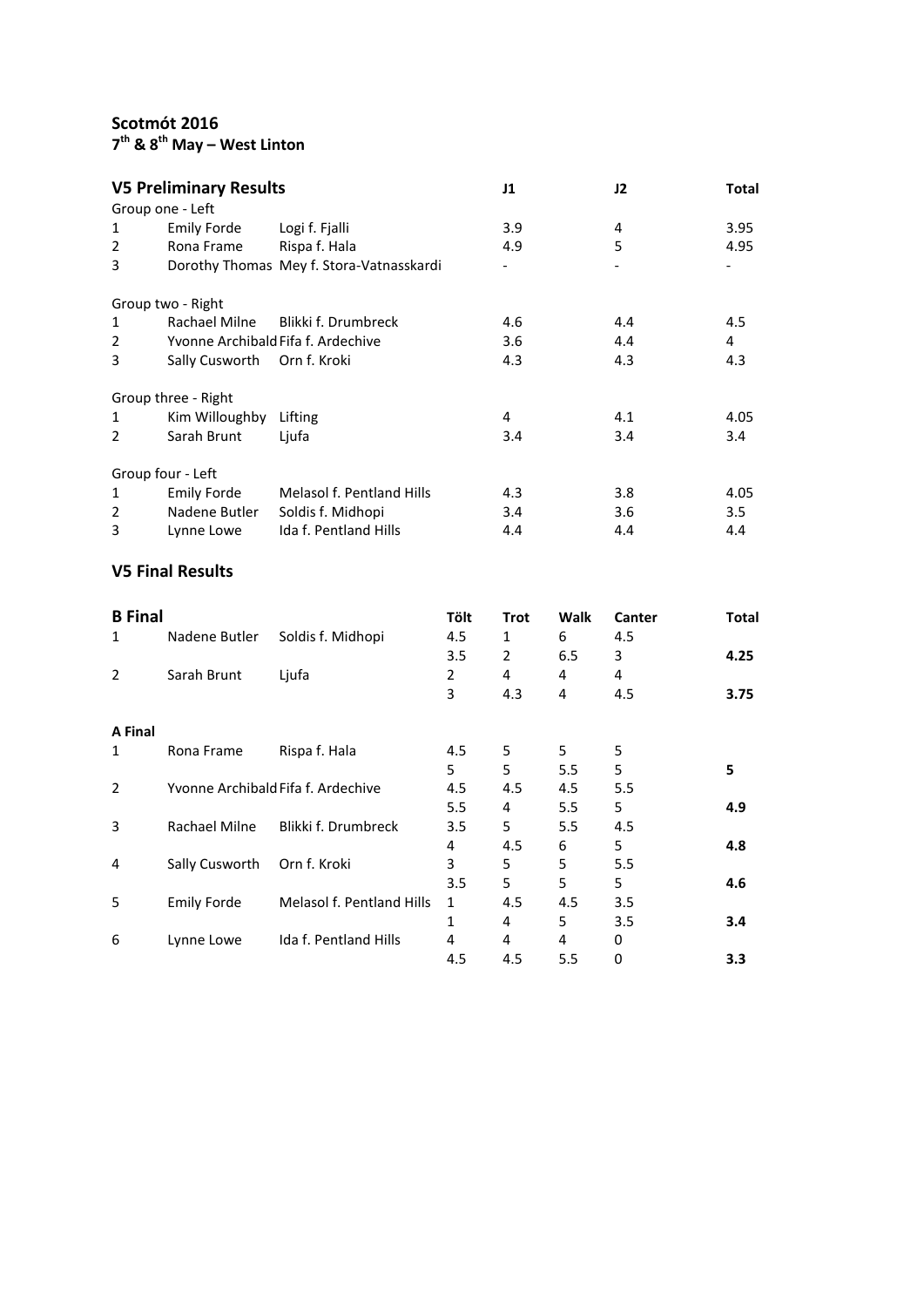|               | <b>V3 Preliminary Results</b>     |                           | J1  | J2  | Total |
|---------------|-----------------------------------|---------------------------|-----|-----|-------|
|               | Group one - Left                  |                           |     |     |       |
| $\mathbf{1}$  | <b>Phil Butler</b>                | Barri f. Efri-Gegnisholum | 3.6 | 4.1 | 3.85  |
| 2             | Carolynne DenholSilfur Stjarna f. |                           | 2.8 | 3.2 | 3     |
|               | Group two - Left                  |                           |     |     |       |
| $\mathbf{1}$  | Shona Stewart Skak f. Folskvi     |                           | 5   | 4.7 | 4.85  |
| $\mathcal{P}$ | Dorothy Thomas Jofur f. Camster   |                           | 2.9 | 2.5 | 2.7   |
|               | Group three - Right               |                           |     |     |       |
| $\mathbf{1}$  | Cory Carson                       | <b>Herkules</b>           | 5.5 | 5.9 | 5.7   |
| $\mathcal{P}$ | Aidan Carson                      | Magnus                    | 4.9 | 4.9 | 4.9   |

## **V5 Final Results**

| <b>A Final</b> |                           |                 | <b>Slow Tölt</b> |     | <b>Trot</b> | Walk | <b>Canter</b> | Any Tölt Total |      |
|----------------|---------------------------|-----------------|------------------|-----|-------------|------|---------------|----------------|------|
| $\mathbf{1}$   | Cory Carson               | <b>Herkules</b> |                  | 4   | 5.5         | 6    | 5.5           | 5.5            |      |
|                |                           |                 |                  | 5.5 | 4.5         | 5.5  | 5.5           | 6              | 5.35 |
| 2              | Aidan Carson              | Magnus          |                  | 4   | 5.5         | 5    | 5.5           | 5              |      |
|                |                           |                 |                  | 4   | 5           | 5    | 5.5           | 5.5            | 5    |
| 3              | Shona Stewart             | Skak            |                  | 4   | 5.5         | 5.5  | 3             | 4.5            |      |
|                |                           |                 |                  | 4.5 | 5.5         | 5.5  | 3             | 4              | 4.5  |
| 3              | <b>Phil Butler</b>        | Barri           |                  | 2.5 | 4.5         | 5.5  | 5             | 5              |      |
|                |                           |                 |                  | 2   | 4           | 6    | 5             | 5.5            | 4.5  |
| 5              | Dorothy Thomas Jofur      |                 |                  | 3   | 4           | 4    | 4.5           | 3              |      |
|                |                           |                 |                  | 3.5 | 4           | 5    | 4.5           | 3              | 3.95 |
| 6              | Carolynne Denholm Stjarna |                 |                  | 3.5 | 0           | 5    | 3             | 3.5            |      |
|                |                           |                 |                  | 4.5 | 0           | 4.5  | 0             | 3              | 2.7  |
|                |                           |                 |                  |     |             |      |               |                |      |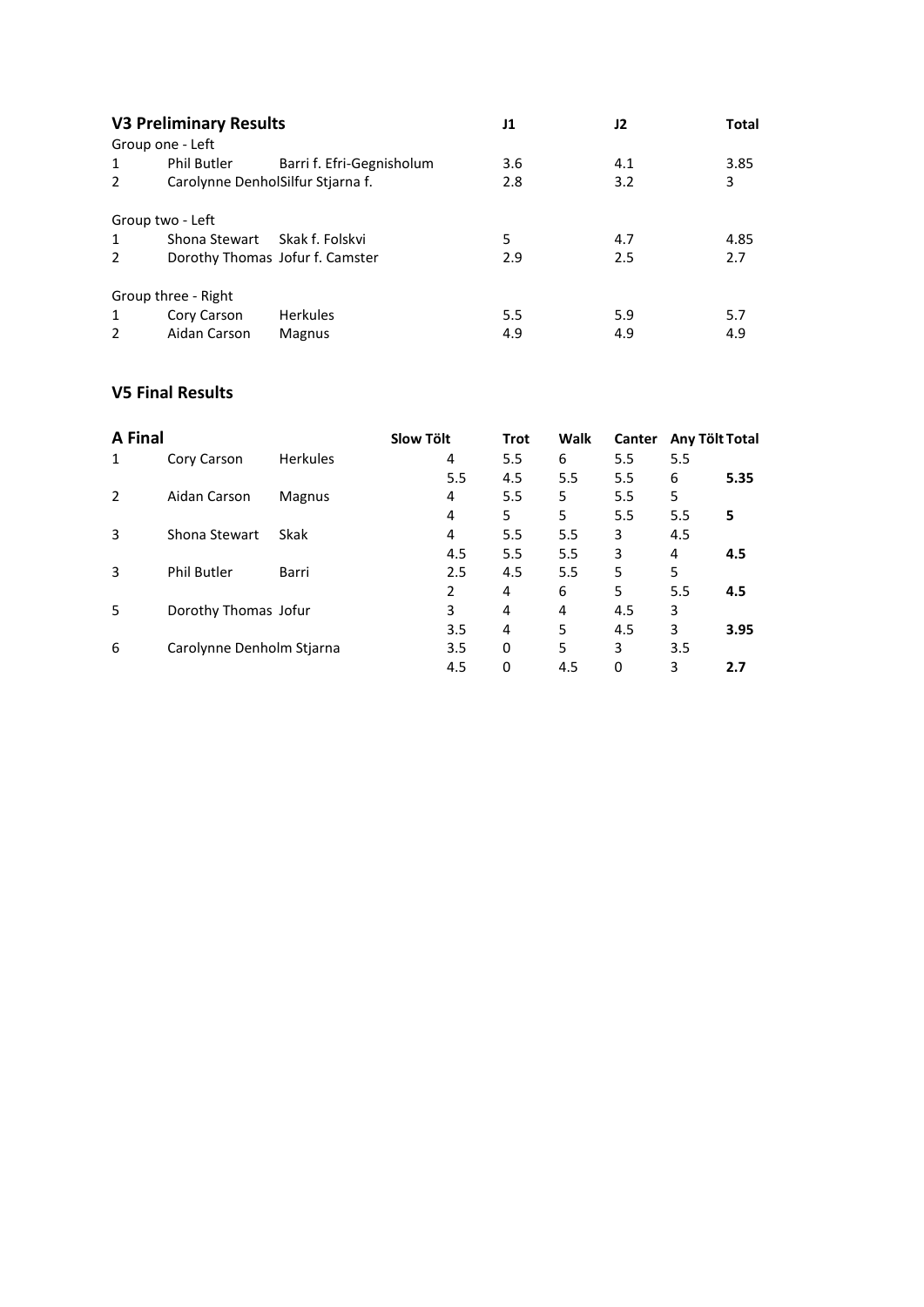|                     | <b>V1 Preliminary Results</b>  |        |                    | J1               |             | J2            |             | <b>Total</b>           |              |
|---------------------|--------------------------------|--------|--------------------|------------------|-------------|---------------|-------------|------------------------|--------------|
| $\mathbf{1}$        | Erika Davidson                 |        | Tyra f. Stonehaven |                  | 1.4         |               | 1.6         |                        | 1.5          |
| $\overline{2}$      | Rona Frame                     |        | Holmar f. Oddholi  |                  |             |               |             |                        | 0DQ          |
| <b>A</b> Final      |                                |        | <b>Slow Tölt</b>   |                  | <b>Trot</b> | Walk          |             | Canter Fast Tölt Total |              |
| $\mathbf{1}$        | Erika Davidson                 | Tyra   |                    | 4.5<br>3.5       | 0<br>0      | 2.5<br>3      | 4<br>3      | 4<br>4                 | 2.85         |
| (HC)                | Rona Frame                     | Holmar |                    | 5.5<br>5.5       | 5.5<br>5.5  | 5<br>5.5      | 5.5<br>5.5  | 3.5<br>4.5             | 5.15         |
|                     |                                |        |                    |                  |             |               |             |                        |              |
|                     | <b>F2 Preliminary Results</b>  |        |                    |                  | J1          |               | J2          |                        | Total        |
| $\mathbf{1}$        | Andrew Carson Odinn f. Inchree |        |                    |                  | 3.9         |               | 4.1         |                        | 4            |
| <b>A</b> Final<br>1 | Andrew Carson                  | Odinn  | Tölt<br>5.5        | <b>Trot</b><br>0 | Walk<br>4   | Canter<br>3.5 | Pace<br>5.5 |                        | <b>Total</b> |
|                     |                                |        | 5                  | 0                | 4.5         | 4             | 5.5         |                        | 4.2          |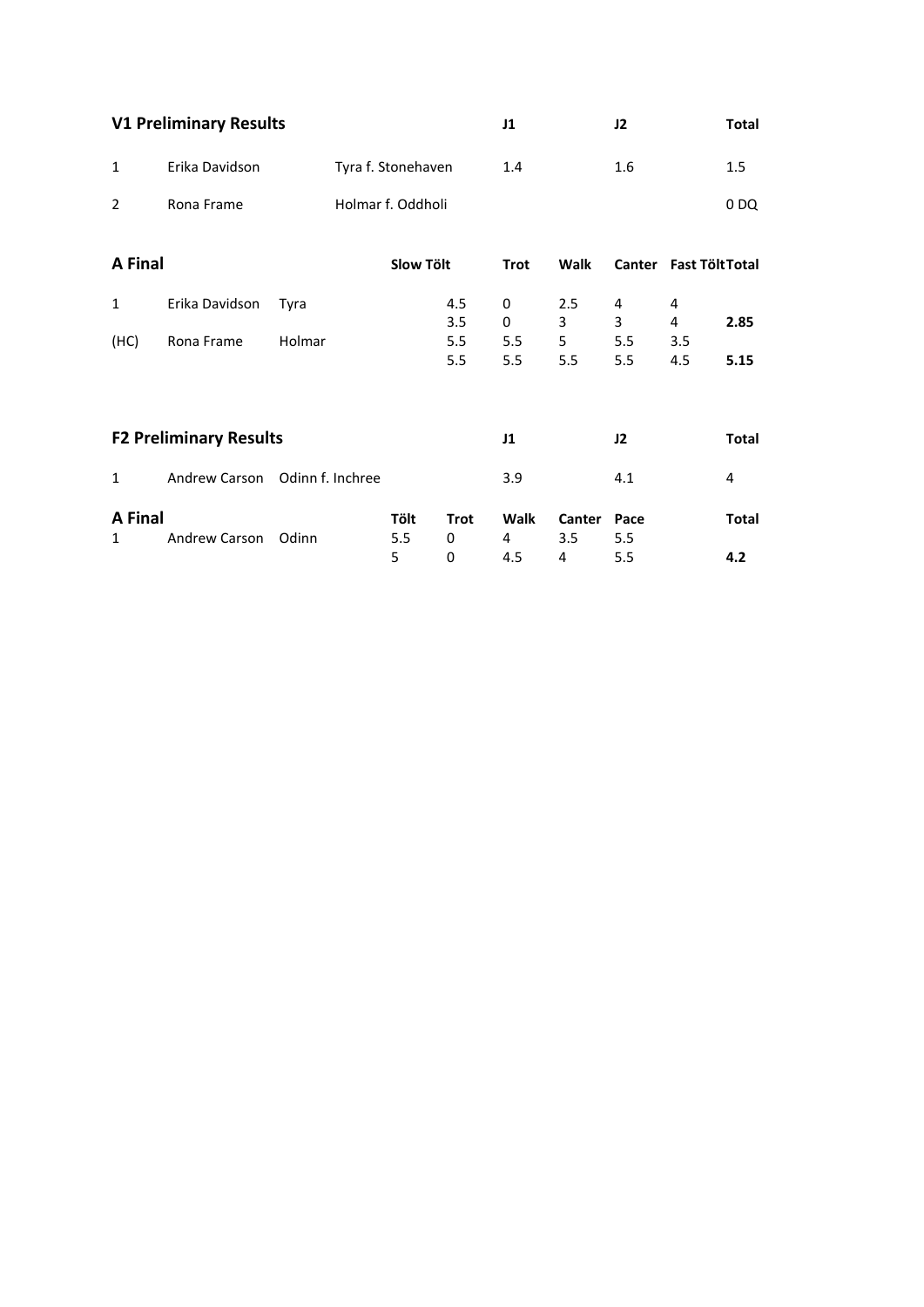|                | <b>T8 Preliminary Results</b><br>Group one - Left |                           | J1             |                   | J2             | <b>Total</b> |
|----------------|---------------------------------------------------|---------------------------|----------------|-------------------|----------------|--------------|
| $\mathbf{1}$   | Yvvonne Archibalnd                                | Fifa f. Ardechive         | 5              |                   | 5              | 5            |
| 2              | Sally Cusworth                                    | Orn f. Kroki              | 4.8            |                   | 4.3            | 4.55         |
|                | Group two - right                                 |                           |                |                   |                |              |
| 1              | <b>Rachael Milne</b>                              | Blikki f. Drumbeck        | 4              |                   | 4.2            | 4.1          |
| $\overline{2}$ | Sarah Brunt                                       | Ljufa                     | $\Omega$       |                   | $\mathbf{1}$   | 0.5          |
| 3              | Kim Willoughby                                    | Lifting                   | 2.2            |                   | 3.8            | 3            |
|                | Group three - Left                                |                           |                |                   |                |              |
| $\mathbf{1}$   | <b>Emily Forde</b>                                | Logi f. Fjalli            | 3.8            |                   | 3              | 3.4          |
| $\overline{2}$ | Dorothy Thomas                                    | Mey f. Stora - Vatnskardi | $\blacksquare$ |                   |                |              |
| 3              | Lynne Lowe                                        | Ida f. Pentland Hills     | 4.3            |                   | 4.3            | 4.3          |
|                |                                                   |                           |                |                   |                |              |
| A Final        |                                                   |                           | Any Tölt       |                   | Any Tölt       | <b>Total</b> |
| 1              | Yvonne Archibald                                  | Fifa                      | 5              |                   | 5              |              |
|                |                                                   |                           | 5              |                   | 5.5            | 5.125        |
| $\overline{2}$ | Sally Cusworth                                    | Orn                       | 4.5            |                   | 5              |              |
|                |                                                   |                           | 5              |                   | 5.5            | 5            |
| 3              | Lynne Lowe                                        | Iđa                       | 4.5            |                   | 5              |              |
|                |                                                   |                           | 4.5            |                   | 5              | 4.75         |
| 4              | <b>Rachael Milne</b>                              | <b>Blikki</b>             | 4              |                   | 3.5            |              |
|                |                                                   |                           | 4              |                   | 4              | 3.8          |
| 4              | <b>Emily Forde</b>                                | Logi                      | 4              |                   | 4.5            |              |
|                |                                                   |                           | 3              |                   | 4              | 3.8          |
| 6              | Sarah Brunt                                       | Ljufa                     | 0              |                   | 0              |              |
|                |                                                   |                           | $\mathbf{1}$   |                   | $\overline{2}$ | 0.75         |
|                |                                                   |                           |                |                   |                |              |
|                | <b>T6 Preliminary Results</b>                     |                           | J1             |                   | J2             | <b>Total</b> |
| $\mathbf{1}$   | Nadene Butler                                     | Soldis f. Midhopi         | 2.5            |                   | 2.3            | 2.4          |
| <b>A Final</b> |                                                   | Any Tölt                  |                | <b>Loose Tölt</b> |                | <b>Total</b> |

4 **4.13**

1 Nadene Butler Soldis 4.5<br>4